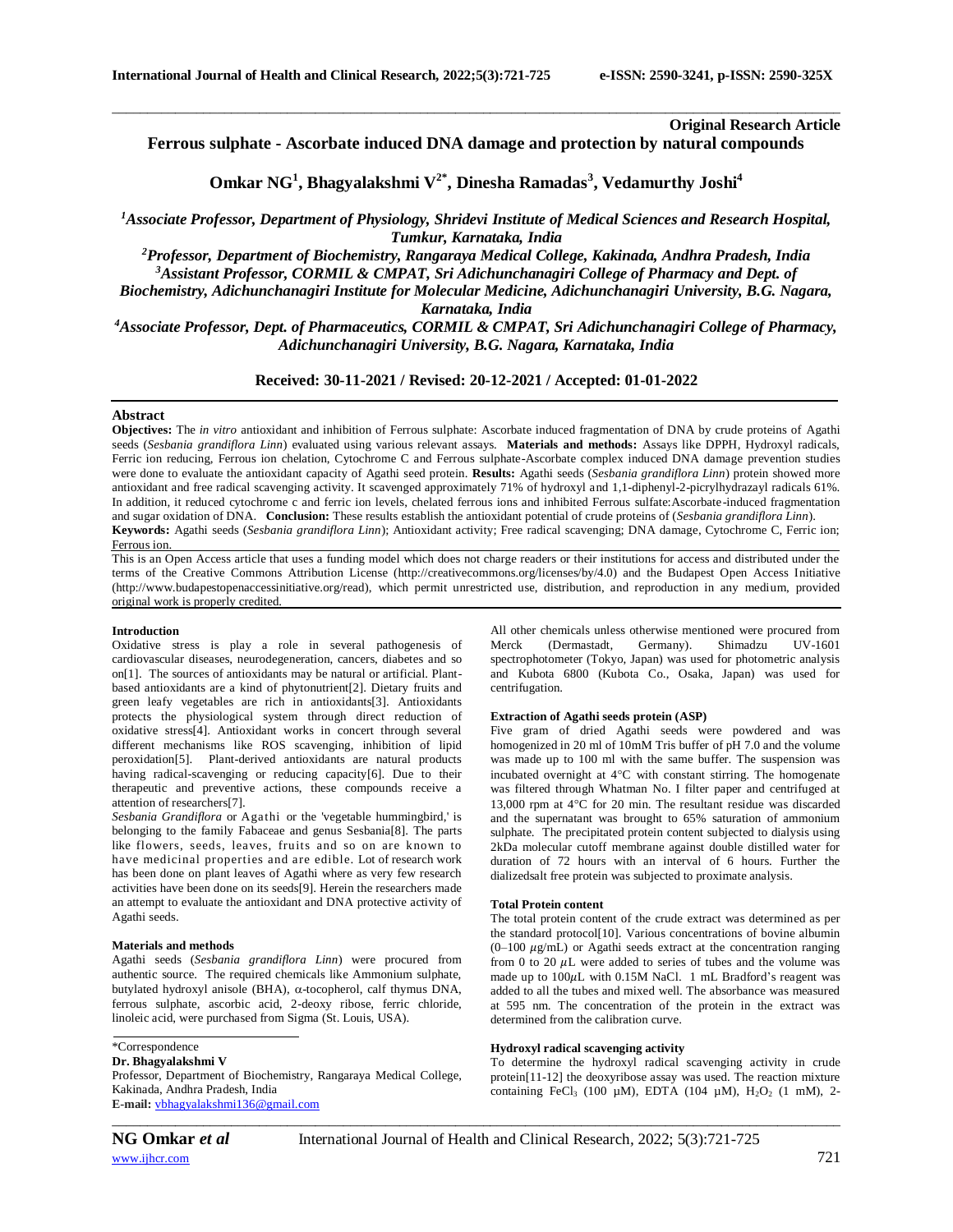\_\_\_\_\_\_\_\_\_\_\_\_\_\_\_\_\_\_\_\_\_\_\_\_\_\_\_\_\_\_\_\_\_\_\_\_\_\_\_\_\_\_\_\_\_\_\_\_\_\_\_\_\_\_\_\_\_\_\_\_\_\_\_\_\_\_\_\_\_\_\_\_\_\_\_\_\_\_\_\_\_\_\_\_\_\_\_\_\_\_\_\_\_\_\_\_\_\_\_\_\_\_\_\_

deoxy-D-ribose (2.8 mM) were mixed with or without various concentrations of ASP (10 to100 µg) in 1 ml final reaction volume, made with 20 mM potassium phosphate buffer, at pH 7.4 and incubated for 1 h at  $37^{\circ}$ C. The mixture was heated to  $95^{\circ}$ C in a water bath for 15 min followed by the addition of 1 ml each of TCA (2.8%) and TBA (0.5% TBA in 0.025 M NaOH containing 0.02% BHA). Finally the reaction mixture was cooled on ice and centrifuged at 5319g in a Kubota 6800 (Kubota Co., Osaka, Japan) for 15 min. The absorbance of the supernatant was measured at 532 nm. The negative control was without any antioxidant or ASP. The percent hydroxyl radical scavenging activity of extracts was determined accordingly in comparison with the negative control.

# **1,1-Diphenyl-2-picrylhydrazyl (DPPH) radical scavenging activity**

DPPH radical scavenging activity was assessed according to the method of Shimada, et al., 1992[13]. Different dosages of ASP and ascorbic acid, at various concentrations (20 to 100 µg) were mixed in 1 ml of freshly prepared 0.5 mM DPPH ethanolic solution and 2 ml of 0.1 M acetate buffer at pH 5.5. The resulting solutions were then incubated at 37°C for 30 min and measured at 517 nm in spectrophotometer. Standard antioxidants such as  $\alpha$ -tocopherol, and L-ascorbic acid, all at 80 µg, were used as positive controls under the same assay conditions. Negative control was without any inhibitor or extract. Lower absorbance at 517 nm represents higher DPPH scavenging activity. Percent DPPH radical scavenging activity of the extracts was calculated accordingly from the decrease in absorbance at 517 nm in comparison with the negative control.

#### **Cytochrome-c reduction capacity**

The cytochrome c reducing capacity of ASP was determined according to the method of Suter and Richter, 2000[14]. Unaltered cytochrome c has a characteristic spectra with  $\lambda_{\text{max}}$  of 550 nm, due to its active heme group, which contains a ferrous ion. When subjected to oxidation by oxygen saturated phosphate buffer (0.1 mM, pH 7), the peak at 550 nm will reduce quantitatively. In the assay, cytochrome c (15 µM) was subjected to oxidation by oxygen saturated phosphate buffer (0.1 mM, pH 7), then ASP (5 to 30 µg)/BHA (800 µM)/ascorbic acid (1 mM) was added and incubated at ambient temperature for 30 min. Absorbance at 550 nm was measured using spectrophotometer. Absorbance increases with increase in reduction of oxidized cytochrome c suitable controls were maintained.

#### **Test for ferric ion reducing capacity (Fe<sup>3+</sup> to Fe<sup>2+</sup>)**

The ferric ion reducing capacity was determined by using Potassium ferricyanide solution (100µl; 4 mM) was mixed with phosphate buffer (200µl; 20mM; pH 6.5), with or without ASP/BHA at various concentrations (5 to 100µg). The contents were incubated at 50 $^{\circ}$ C for 20 min. Trichloroacetic acid (200µl; 10%) was added to the reaction mixture and centrifuged at 10000 rpm. The resulting supernatant was taken and mixed with Ferric chloride solution (100µl; 2 mM) and final volume was made up to 1 ml with water and then incubated at ambient temperature for 10 min. The absorbance was recorded at 700 nm using spectrophotometer. Absorbance increases with an increase in ferric ion reducing capacity[15].

## **Test for ferrous ion chelating activity (binds Fe2+)**

Ferrous ion chelating activity was measured by using Potassium ferricyanide, ferric chloride and EDTA were procured from Sigma (St. Louis, USA) and double distilled water was used. The reaction solution containing ferrous chloride (200  $\mu$ M) and potassium ferricyanide (400 µM), with or without Agathi seeds protein (ASP) / EDTA at various concentrations ranging from 20 to 100 µg, was made to 1 ml with double distilled water and mixed. The reaction mixture was incubated at 20°C for 10 min. Formation of the potassium hexacyanoferrate complex was measured at 700 nm using a Shimadzu UV-1601 spectrophotometer (Tokyo, Japan). The assay was carried out at 20 $^{\circ}$ C to prevent Fe<sup>2+</sup> oxidation. Lower absorbance indicated a higher iron chelating capacity. The negative control was without any chelating compound or test sample. The percent ferrous ion chelating activity was calculated accordingly by comparing the absorbance of the test samples with that of the negative control[16].

### **Protective effect of Agathi seeds protein (ASP) on Fenton reactant-induced DNA sugar damage**

Oxidative DNA sugar damage was determined according to the method of Sultan et al., 1995[17]. The reaction mixture contains potassium phosphate buffer (1000 µl; 20 mM; pH 7.4), which contained well sheared calf thymus DNA (1mg) was treated with Ferrous sulfate: Ascorbate (5:50 µmole) as the standard Fenton reagent (Fenton, 1984; Shalini *et al.,* 1994) with or without Agathi seeds protein (ASP) at concentrations ranging from 20 to 100 µg/ml. The reaction mixture was incubated at  $37^{\circ}$ C for 1 h in a water bath shaker. The colour was developed by adding TCA (1 ml of 2.8%) and TBA (1 ml of 1%) and boiled for 20 min, cooled on ice and centrifuged at 5319g for 10 min. The absorbance was read at 535 nm using spectrophotometer. The negative control was without any test sample. The percent inhibition of DNA oxidation was calculated accordingly by comparing the absorbance of the test sample with a negative control.

$$
\text{Absorbance}_{\text{Control}} - \text{Absorbance}_{\text{Test}} \times 100
$$
\n
$$
\% \text{inhibition} = \text{........}
$$
\n
$$
\text{Absorbance}_{\text{Control}}
$$
\n
$$
\times 100
$$

## **Statistical analysis**

Statistical analysis was done in SPSS (Windows Version 10.0.1 Software Inc., New York) using a one-sided student's t-test. All results refer to means  $\pm$  SD. P < 0.05 was considered as statistically significant when compared to relevant controls.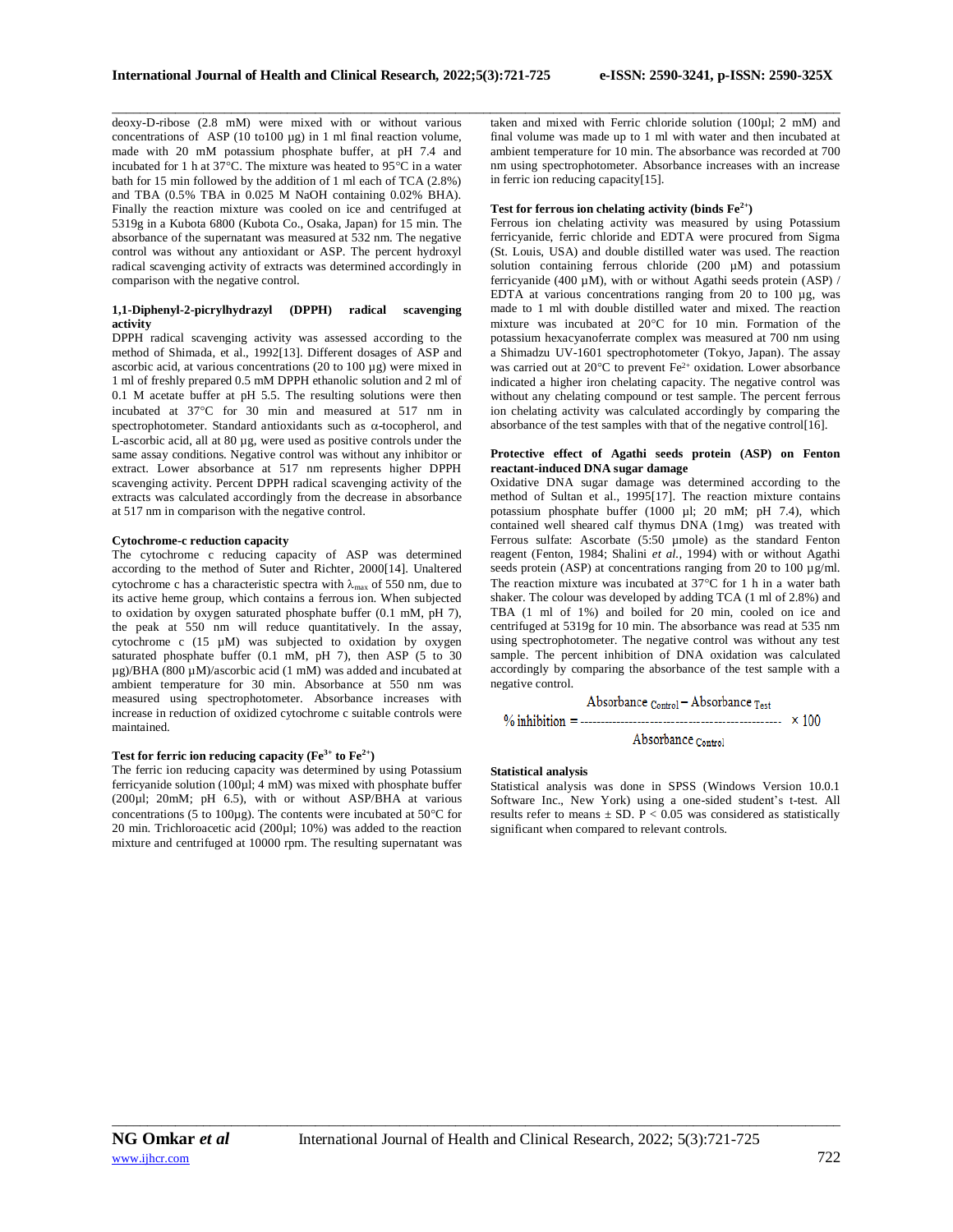





**Fig. No.2: DPPH radical scavenging activity of Agathi Seeds protein**



**Fig.-3: Ferric ion reducing power of Agathi Seeds protein**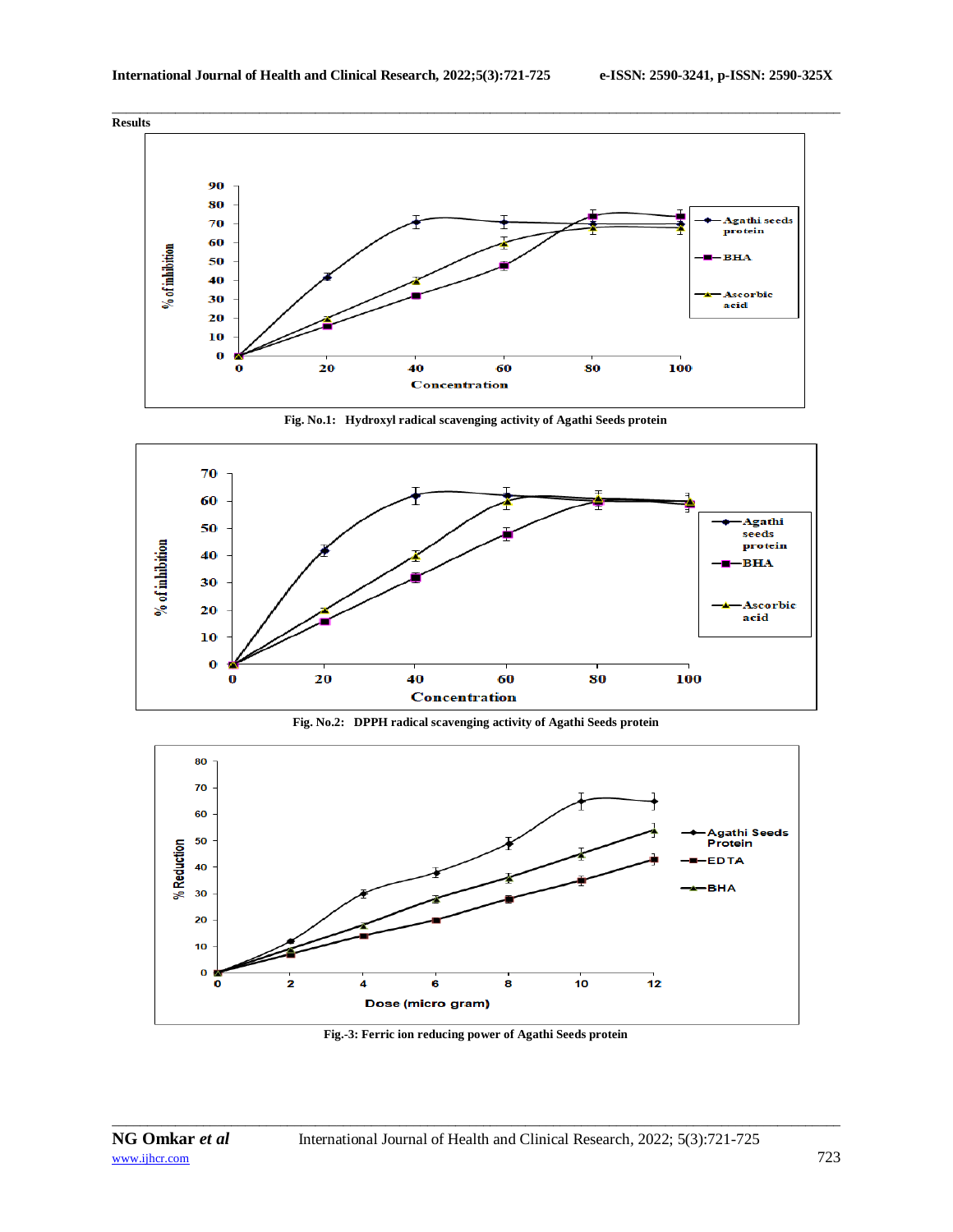

**Fig.-4: Ferrous Ion chelation activity of Agathi Seeds protein**

## **Discussion**

# **Hydroxyl radical scavenging activity**

Hydroxyl radicals are most reactive of all the reduced forms of dioxygen (Rollet-Labelle *et al*., 1998). Further, ASP on hydroxyl radicals generated by  $Fe^{3+}$  ions was measured by the extent of deoxyribose degradation; an indicator of TBA–MDA adducts formation. ASP showed **(Fig.-1)** maximum hydroxyl radical scavenging activity by 71% at 40µg which was lower in concentration whereas, BHA (80µg) showed 78% and Ascorbic acid (80µg) showed 68% hydroxyl radical scavenging activity. This gives an impression that ASP could be an effective hydroxyl radical scavenger.

## **DPPH radical scavenging activity**

The free radical scavenging activity of ASP using a direct approach with DPPH radicals Chang et al. (2001). ASP exhibited powerful DPPH radical scavenging activity of 62% at 40µg, which was comparatively good when compared to known antioxidants such as Ascorbic acid (80  $\mu$ g), BHA (80 $\mu$ g), showed 60% and 61% DPPH radical scavenging activity, respectively (Fig.-2). The results radical scavenging activity, respectively indicate that ASP is a powerful free radical scavenger.

## **Ferric ion reducing power**

It has been shown that the antioxidant effect exponentially increased as a function of the development of the reducing power (Tanaka, Kuie, Nagashima, & Taguchi, 1988). As shown in (**Fig. 3)**, the maximum absorbance for ASP was up to 1.2, at 5-fold lesser concentration (20µg), compared to BHA which showed absorbance of 1.2. The reducing capacity might be due to their hydrogen donating ability (Shimada et al., 1992).

#### **Cytochrome c reduction**

Cytochrome c, a major electron transport protein of the respiratory chain, was used as a model protein to investigate the direct reductive capacity of ASP as one of the reaction mechanisms of antioxidant activity. ASP significantly reduced the oxidised cytochrome c, up to 100%, in a time dependent manner at 20 min (data not shown) and in a dose dependent manner. The direct cytochrome c reductive capacity of ASP (10 µg) was comparable to BHA (400µM) and Ascorbic acid (1000  $\mu$ M). These results indicate that ASP is a potent reducing agent for the active heme group of cytochrome c.

#### **Ferrous ion chelation**

The chelation of  $Fe^{2+}$  ions by the ASP was studied with potassium ferricyanide where iron–hexacyanoferrate complex formed. The activity was monitored at 700 nm spectrophotometrically. As shown in Fig. 4, ASP exhibited maximum chelating effect of 60% at 6µg and

*\_\_\_\_\_\_\_\_\_\_\_\_\_\_\_\_\_\_\_\_\_\_\_\_\_\_\_\_\_\_\_\_\_\_\_\_\_\_\_\_\_\_\_\_\_\_\_\_\_\_\_\_\_\_\_\_\_\_\_\_\_\_\_\_\_\_\_\_\_\_\_\_\_\_\_\_\_\_\_\_\_\_\_\_\_\_\_\_\_\_\_\_\_\_\_\_\_\_\_\_\_\_\_\_*

its iron chelating effect is comparable with EDTA (10µg) and Ascorbic acid  $(10\mu g)$ .

#### **Protection of DNA sugar damage by Agathi Seeds Protein:**

The inhibitory effect of Agathi seeds protein (ASP) against iron dependent oxidation of calf thymus DNA sugar was tested by a TBARs assay. As explained in the methods, the protein provides effective inhibition by 68% at 40µg against Ferrous sulfate:Ascorbate-induced [16-17]. DNA sugar damage using linolenic acid as a source of lipids, when compared to Ascorbic acid (400µM) and Alpha-tocopherol (400µM), showed 59% and 65% respectively.

Similar studies have reported that proteins from *Murraya koenigii, Curcuma longa L, Curcuma aromatica*, *Coleus aromaticus* leaves, *Muntingia calabura*, *Withania somifera, Moringa oleifera, Mint L, Illicium verum* exhibits excellent antioxidant and other inhibitory activities[18-28].

## **Conclusion**

The above results indicate the antioxidant capacity and nature of Agathi Seeds protein. Further studies required develop as a rich source of antioxidant in the field of nutraceutical and pharmaceutics.

### **Authors' contributions**

We hereby declare that, all the authors contributed equally in preparing and finalizing this review manuscript.

#### **Conflict of interest**

The authors declare no conflict of interest.

#### **Funding**

This study was done without institutional and external financial support.

#### **Reference**

- 1. Singh A, Kukreti R, Saso L and Kukreti S. Mechanistic Insight into Oxidative Stress-Triggered Signaling Pathways and Type 2 Diabetes. Molecules. 2022;27(3):950.
- 2. Beya MM, Netzel ME, Sultanbawa Y, Smyth H and Hoffman LC. Plant-based phenolic molecules as natural preservatives in comminuted meats: A review. Antioxidants. 2021;10(2):263.
- 3. Jideani AI, Silungwe H, Takalani T, Omolola AO, Udeh HO and Anyasi TA. Antioxidant rich natural fruit and vegetable products and human health. International Journal of Food Properties. 2021;24(1):41-67.